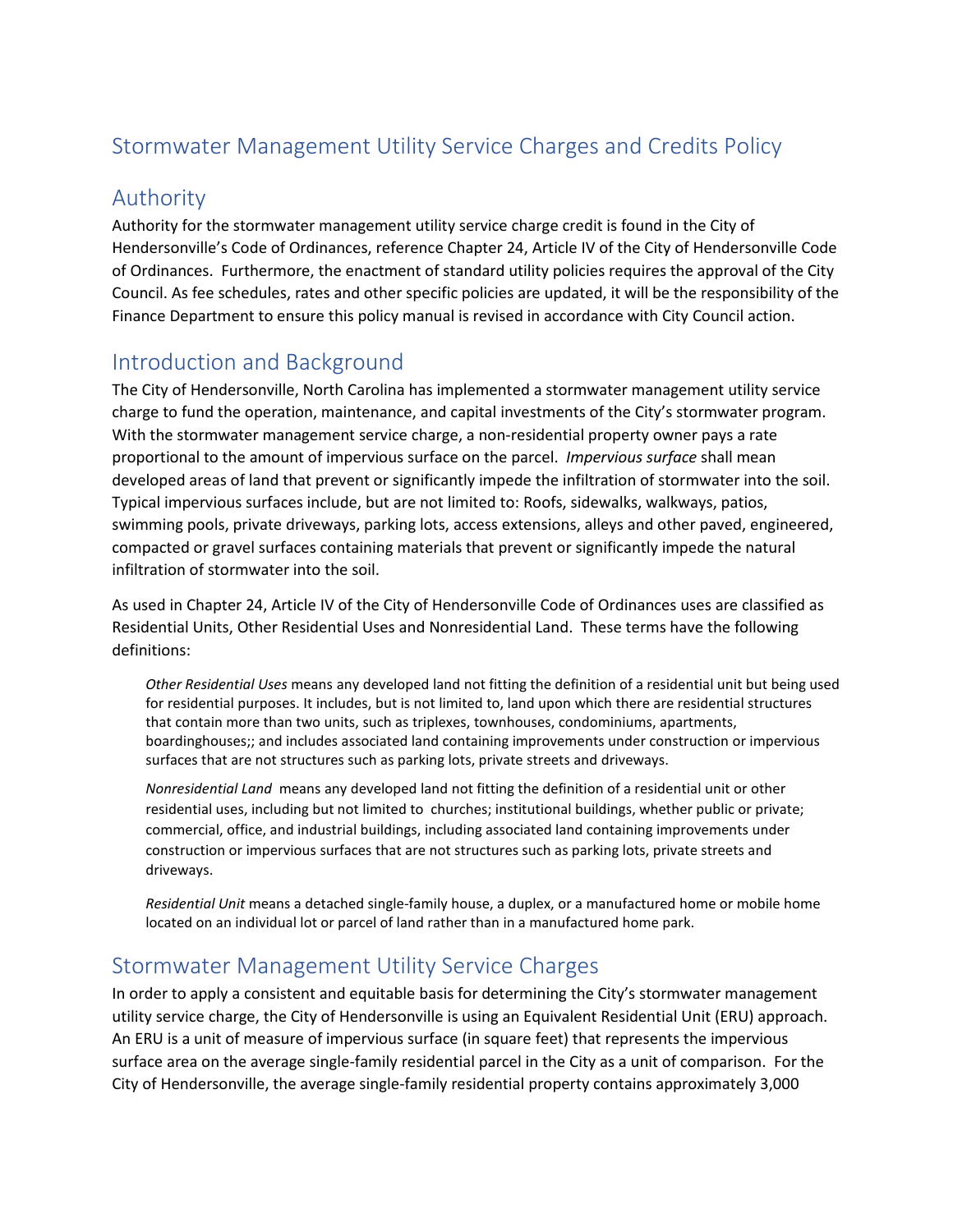square feet of impervious area. So, for the City of Hendersonville one (1) ERU equals 3,000 square feet of impervious surface.

Residential units – each Residential unit will be billed the monthly fee for 1 ERU.

Other Residential Uses - Each dwelling unit that is part of an Other Residential Use will be billed the monthly fee for 1 ERU.

Nonresidential Land - In order to calculate the stormwater management utility service charge for Non-Residential Land, the City will divide a parcel's total impervious surface area by 3,000 sq ft (City's ERU) to determine the number of ERUs specific for that parcel. Then the parcel specific number of ERUs will be multiplied by the City's current fee for 1 ERU.

The fee for 1 ERU is as adopted by City Council as part of the City of Hendersonville Stormwater Management Utility Service Charges Fee Schedule ("Fee Schedule").

No public or private property shall be exempt from paying the City of Hendersonville stormwater management service charge, aside from those outlined in Chapter 24, Article IV of the City of Hendersonville Code of Ordinances. The City has developed a credit program for non-residential users to reduce their stormwater management utility service charge through the implementation of Stormwater Control Measures (SCMs). An SCM is a permanent structural device that is designed, constructed, and maintained to reduce annual runoff volume and/or remove pollutants from stormwater runoff by promoting settling or filtration or mimic the natural hydrologic cycle by promoting infiltration, evapo-transpiration, post-filtration discharge, reuse of stormwater, or a combination thereof.

### The Credit Program

The credit program provides the opportunity to recognize and credit innovative stormwater practices that reduce stormwater runoff volumes, enhance water quality, or provide other stormwater benefits. Under this program, innovative practices and corresponding credits will be evaluated on a case by case basis at the discretion of the Stormwater Administrator so that credits provided will be based on a sound and consistent practices. This document provides relevant information and instructions necessary to apply for a stormwater management utility service charge credit. Credits will not be allowed for properties classified as Residential Units. Also, credits will not be allowed where a property owner has opted to take advantage of the Stormwater Management Utility Service Charge monthly cap, if a cap has been set by City Council. Applicants should use this policy as a guide in submitting an application for the stormwater management utility service charge credit.

### Allowable Credits

Nonresidential Land that designs and implements privately owned SCMs that reduce annual water runoff volume and/or provide a water quality benefit to the City, and meet the general engineering design requirements set forth in the City's ordinance, in accordance with 15A NCAC 2H.1008(c), and the current NCDEQ Stormwater Design Manual and SCM Credit Document, may be eligible for a stormwater management utility service charge credit.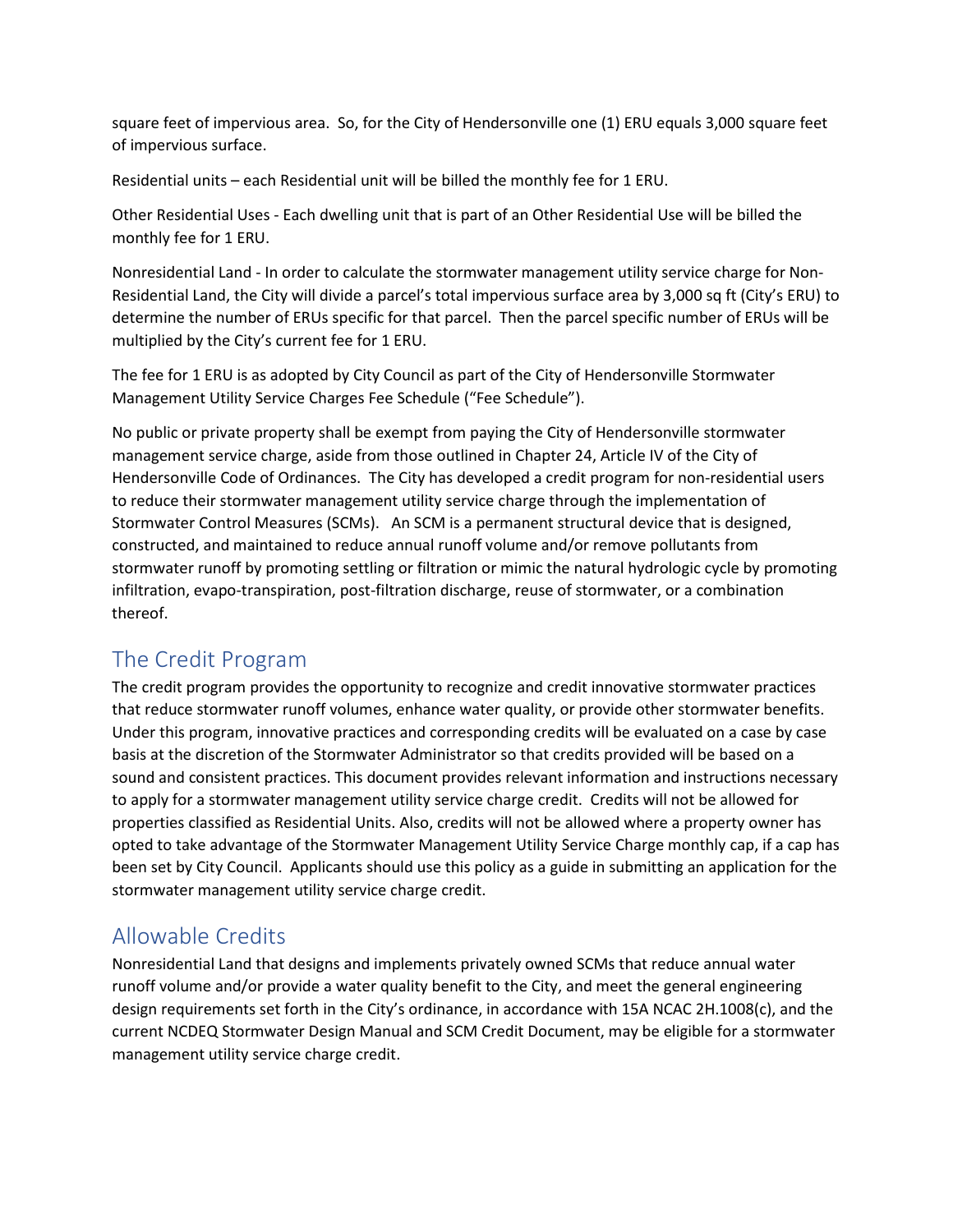Qualifying and approved applications will result in a fifty percent (50%) reduction in the monthly Stormwater Management Utility Service Charge for the parcels included within the application. This credit will continue for so long as a parcel remains qualified under the terms of this Policy.

## General Guidelines

- This document shall be used in conjunction with the Chapter 24, Article IV of the City of Hendersonville Code of Ordinances, the City's current Billing Policy and Procedure, NCDEQ Stormwater Design Manual and SCM Credit Document.
- The City of Hendersonville has the right to inspect the SCM at any time to ensure that it is functioning per the design documents and is being properly maintained. If at any time the SCM ceases to function in the manner for which it was intended, or no longer operates in a manner which yields the maximum benefits it was designed to produce, the City of Hendersonville reserves the right to reduce the credit amount or eliminate the credit altogether, both at its discretion. If a credit is reduced or eliminated, the property owner must make a new application to have the SCM reconsidered. Stormwater Management utility service charge credits will continue as long as inspection, maintenance, and record keeping are current and there are no significant changes to the SCM that would require reevaluation of the proper functioning of the facility.
- In consideration for permission to construct or install an SCM, and by nature of applying for a stormwater management utility service charge credit, the property owner/applicant is hereby legally acknowledging and agreeing to the following:
	- $\circ$  After completion of the construction or installation by the applicant and approval by the City, the construction or installation of a SCM shall remain a privately owned and maintained stormwater control mechanism and shall not be accepted by the City and shall not become a part of the City's stormwater maintenance program or the Department of Public Works. All maintenance responsibility and liability shall be and remain with Owners, their personal representatives, heirs, grantees, successors, and assigns as set forth in the City's Stormwater Ordinance referenced above.
	- $\circ$  Owners, their personal representatives, heirs, grantees, successors, and assigns shall indemnify and hold harmless the City of Hendersonville, its officers, agents, and employees from any and all claims, actions, causes of action, judgments, damages, losses, costs, and expenses (including attorney's fees) arising out of or resulting from the construction, installation, maintenance, review, inspection or operation of the stormwater control mechanism.
- It is the responsibility of the property owner to apply for a credit.
- Only the property owner paying the stormwater utility service charge can apply for a credit.
- Credits are non-transferrable between parcels or owners.
- Credits will be applied on a parcel-by-parcel basis.
- Credits are available for non-residential parcels only
- Temporary or retroactive credits will not be considered nor allowed.

### Credit Application Process, Review and Appeals

Applications for stormwater management fee credits must: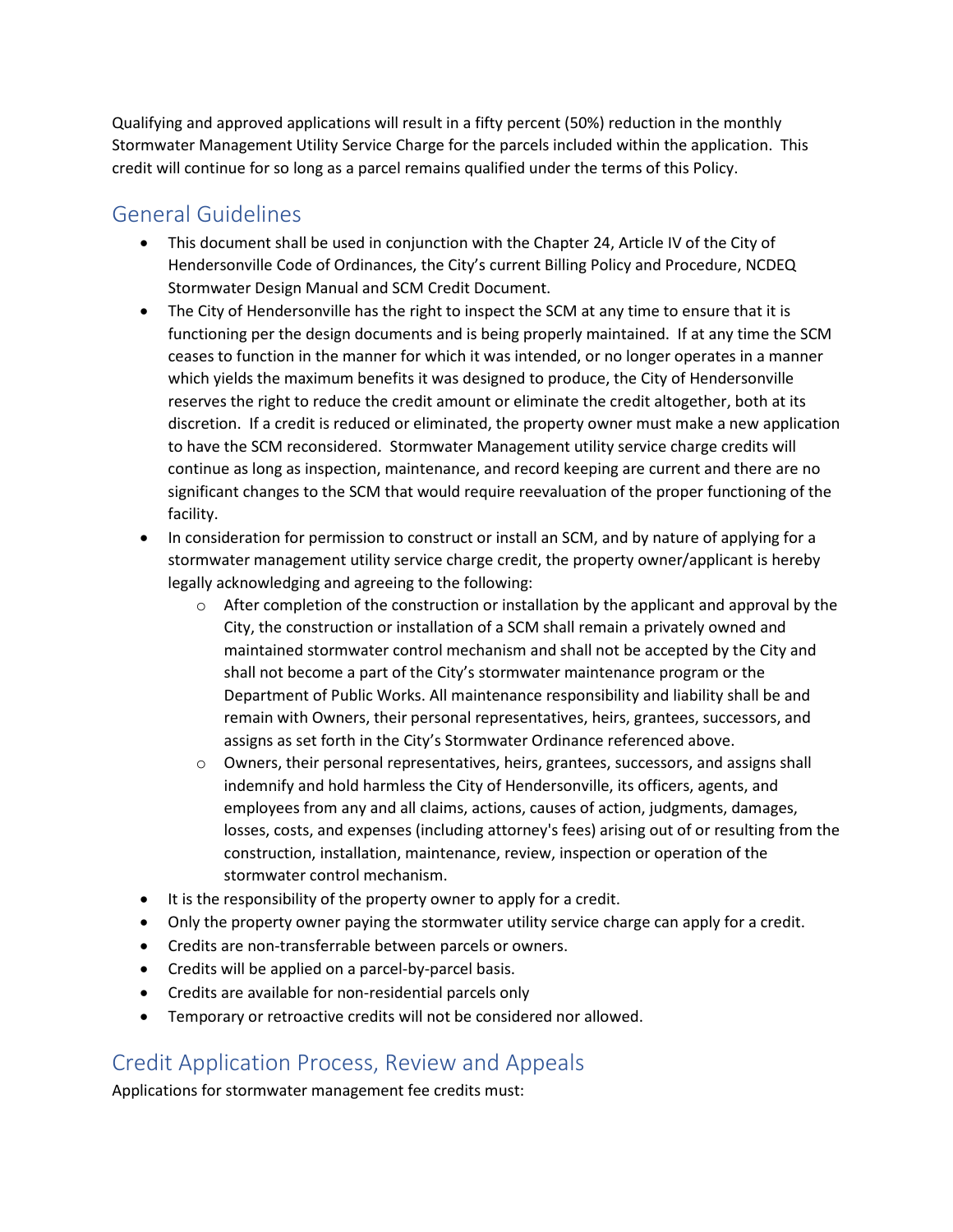- Be made in writing, on the City's current credit application form. All applications must be complete and have all calculations, plans and other supporting data attached to be considered. Incomplete applications will be returned without being reviewed and will need to be resubmitted once complete.
- Each credit for which a customer applies shall be subject to review and approval by the stormwater administrator. The stormwater administrator may approve or reject any application for a credit in whole or in part, consistent with this Policy.
- Submitted with the corresponding application fee, as set forth in the City's annual adopted budget of approved rates, fees, and charges. The application fee is a nonrefundable and is a required part of the application package. If this fee is not included at the time of application submission, the application will be deemed incomplete and will not be reviewed. Upon receiving approval of the application from the City, application fees will be credited toward the next month's stormwater service charge.
- Submitted with such documentation, drawings, engineered plans, or other documentation reasonably required by the stormwater administrator in order to evaluate the application.
- Submitted in conjunction with the stormwater management plan for new construction; Or as a separate application in the case of existing SCMs or retrofit applications.
- Submitted to the following address, with checks made payable to the City of Hendersonville:

City of Hendersonville Stormwater Division City Operations Center 305 Williams Street Hendersonville, NC 28792

Any application for credit is an acknowledgement of the indemnification statement outlined above in this document, and acknowledgement of the City of Hendersonville's right to enter to inspect and verify the information submitted in the application is true and reliable.

The City of Hendersonville will review application packages within thirty (30) days of receipt. If the application is complete and accurate, a letter will be sent to the applicant notifying them of the City's review outcome. Upon approval, application fees will be credited toward the next month's stormwater service charge. If upon the City's review, deficiencies or inaccuracies are found, the City will send a letter outlining its findings to the applicant. The applicant will need to provide a revised application or supplemental information to address the stated deficiencies/inaccuracies. An additional review fee may be charged for subsequent application reviews beyond the initial application. The City will review the amended/resubmitted application package within thirty (30) days of receipt of the revised submission. If the application is complete and accurate, a letter will be sent to the applicant notifying them of the City's review outcome. If a credit application package is approved, the City will apply the credit to the applicant's next billing cycle (generally within 45 days of written approval) for SCMs that have already completed construction and passed inspection, or on the first billing cycle for the property following construction completion of the SCM and subsequent inspection and approval by the City.